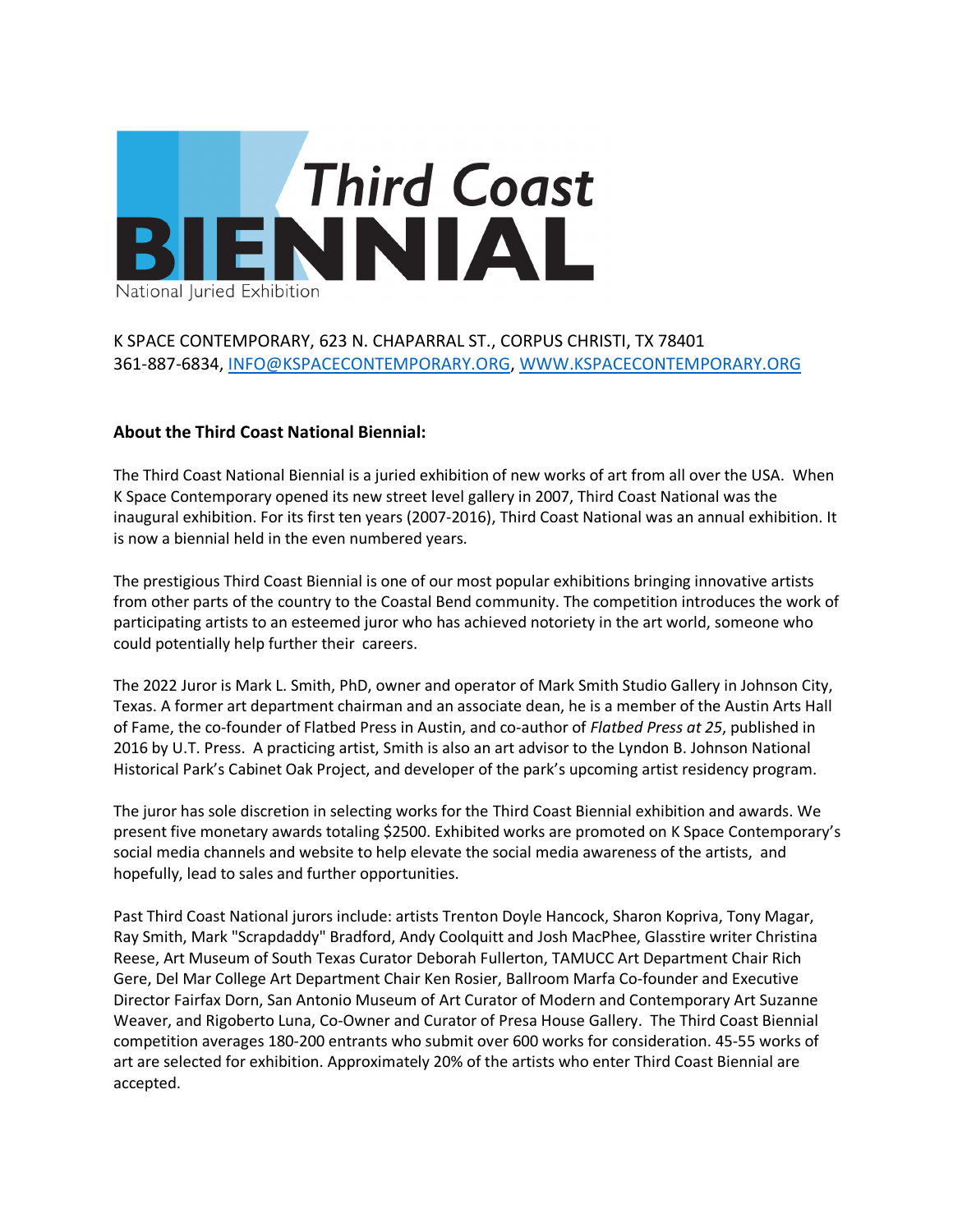## **2022 CALENDAR**:

June 1: Entry Deadline June 17: Artists Notified by Email July 8: Selected works must be delivered to K Space Contemporary June 29 – July 8: Receiving Hand-Delivered works, and shipped works must arrive between these dates. Hand Deliver during regular hours: Wed - Sat. 11 am - 5 pm, Sun. 12 – 4 pm. July 15– August 26: Exhibition Dates July 15 (Friday), 6:00 – 8:00 pm: Exhibition Opening, Gallery Talk by Juror August 5, 5:30 to 9 pm: ArtWalk Reception August 27-28, 11am to 5 pm: Pick Up Hand-Delivered works August 30: Begin returning shipped works

#### ENTRY INFORMATION

Eligibility: Artists age 18+ living in the USA may enter. Entries must be original works of art completed within the last 2 years. Works previously exhibited at KSC or Schaudies Gallery at K Space Art Studios are not eligible. Failure to comply with the following submission guidelines may disqualify your entry. Entry fee is non-refundable.

Juror: 2022 Juror is Mark L. Smith, PhD. Mark Lesly Smith, PhD, is the owner and operator of Mark Smith Studio Gallery in Johnson City, Texas. A former art department chairman and an associate dean, he is a member of the Austin Arts Hall of Fame, and the co-founder of Flatbed Press in Austin, and co-author of *Flatbed Press at 25*, published in 2016 by U.T. Press. He is also a practicing artist— concentrating on collage and calligraphy—and will be exhibiting his *Hope Suite* prints at the Neil-Cochran House Museum in Austin, June 2-September 30. He is also an art advisor to the Lyndon B. Johnson National Historical Park's Cabinet Oak Project, and developer of the park's upcoming artist residency program. He was included in the 2018 Third Coast Biennial, and his solo show of his *Hope Suite* at K Space was in 2019. See Smith's CV at: https://tinyurl.com/3kh562m7

Media: All visual art forms and media are acceptable. Artists must be available to install complicated works. Artists must exhibit original works if accepted; we do not exhibit reproductions/copies of original paintings, drawings, etc. Accepted video works will be shown via DVD on a 42" flat screen television, unless artist provides other means.

Format: Works are juried from digital images submitted online. Artists may submit one image for each 2D work of art and two images for each 3D work of art.

Size Limitation: Two-dimensional works must not exceed 5 feet either direction. Three-dimensional works (and shipping crates) must fit through a 36"x 83" doorway. Sculpture must be manageable by two people.

Awards: \$2500 in cash awards for five places. Honorable Mentions are given at juror's discretion.

Sales: All works must be For Sale. KSC collects payment and retains 40% commission. INCLUDE GALLERY COMMISSION when pricing your work. Price & label information that you type into the online entry form is the label info that will be displayed with your work.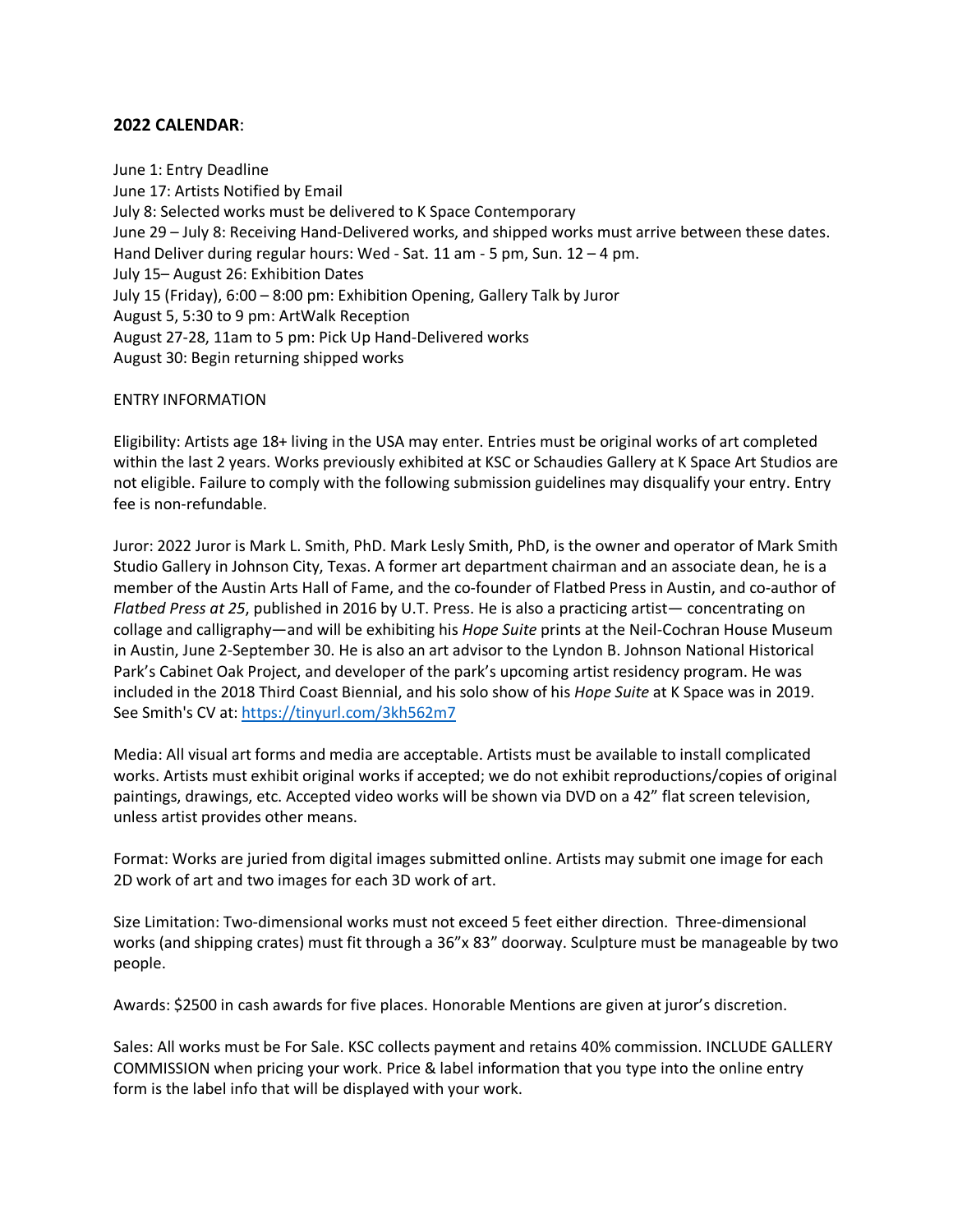Entry Fee (non-refundable): \$40/non-members (\$35/members) for 1 to 3 works of art. Each additional entry is \$5. Enter online through our website. The Entry fee can be paid via PayPal or by mailing a check or money order payable to K Space Contemporary. Paying with PayPal through the online system automatically completes your submission.

To Pay Entry Fee by Credit Card, Check or Money Order: If you prefer to mail your entry fee, simply close out of the system once you have added all of your images. Do not click the PayPal button. All of your information and images remains in the system, but your entry status will say "not submitted" until KSC receives the payment. Once KSC receives your payment, we will manually correct your entry status to "submitted."

1 - Mail check or Money Order to K Space Contemporary, P.O. Box 545, Corpus Christi, TX 78403. Mailed entry fees must be postmarked by the entry deadline in the calendar. OR

2 - Credit Card: Call 361-887-6834 to pay with a credit card over the phone, Tuesday - Friday, 11 am to 5 pm.

Notice: Notice of acceptance or denial will be emailed to the entrant's address that is listed in their online application/Entrything form. (To update your email address, click MY PROFILE.) The list of selected works will be posted on our website.

## Instructions for Selected Works:

### FRAMING, SHIPPING AND DELIVERY:

Framing Requirements: 2-D works must be properly prepared for exhibition with wire securely attached. Shipped works requiring glazing must use Plexi-glass or equivalent. Only white, off-white or black mats are acceptable. We prefer that drawings and prints be framed for protection; however, we will exhibit works on paper using magnets or clips. Unframed paintings must be painted around the edges in solid black, white or grey or with continued image. The following are not accepted: wet paint, clamp/clip frames, fragile frames, glass, colored mats, and thick, bulky, decorative frames not represented in the juried image as part of the work of art.

Label: Each accepted work must arrive with proper labeling (name, email address and phone number, title, media, date, retail price) securely attached to the back of frame or bottom of sculpture.

Shipping: All shipping costs and liability for damage are the responsibility of the artist. Accepted works must be shipped via UPS or FedEx in reusable containers. Make sure your name is on your crate in permanent marker on the outside. Do NOT use packing peanuts. Shipped works must arrive at KSC no earlier than June 29 and no later than July 8. Note: Pack your work well with at least 3 layers of bubble wrap or surrounded with Styrofoam in a sturdy box. Works that arrive in broken or damaged crates will be returned immediately.

Ship Accepted Works to: K Space Contemporary, 623 N Chaparral Street, Corpus Christi, Texas 78401

Return Shipping: A pre-printed shipping label for return shipment must be included with your work OR emailed to info@kspacecontemporary.org by August 26th with SHIPPING LABEL; in the subject line. To create a return shipping label, visit www.ups.com. If your work is 2D, attached the return shipping label to the back. If your work is 3D, include an envelope with the return shipping label inside your crate